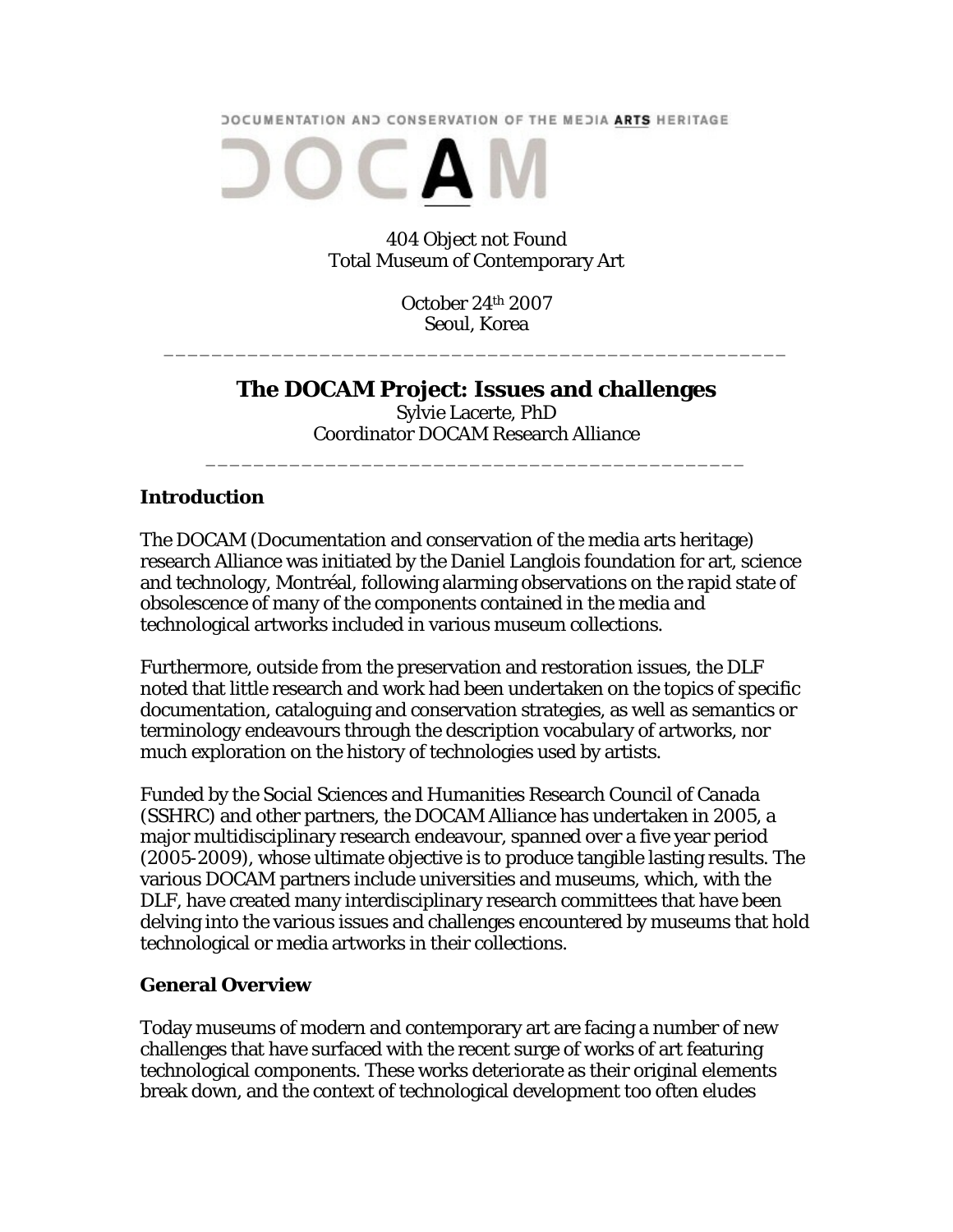specialists and historians. Created during various eras, the artworks may be analog, digital, mechanical or electronic; they are also often multimedia and include materials that range from machines, software, electronic systems and analog or digital images to traditional (sculpted and pictorial elements) and nontraditional (industrial materials and techniques) mixed media. In fact, cultural institutions are grappling with two types of problems. On the one hand, they must create effective strategies to preserve past works of art featuring technological components. On the other hand, they must record, preserve and understand the technologies through which these works were assembled, with professional rigour as well as an in-depth comprehension of the historical context within which the technologies in question were developed. And these problems are not limited to contemporary art and museums. They are also observed in the culture industries, public heritage institutions, and establishments of higher education that have amassed collections of teaching or research materials over the recent decades.

This situation becomes much more perplexing when one realizes that curators, art historians and conservators have not been adequately trained to deal with the new problems surrounding the documentation and the preservation of artworks including technological, electronic or digital components. Their training in this regard is insufficient, because only a handful of art history and conservation programs in Canada focus on this realm. Numerous research projects are being conducted in the archival management domain on the preservation of electronic documents, but very few such projects exist in the specific fields of art history, museums studies, visual and media arts and art conservation. Standards and indeed terminology, through a descriptive vocabulary for such artistic works, are lacking and do not allow for precise and adequate documentation of these works. Historical documentation is generally rare and poorly preserved, and the Centre for Research and Documentation (CR+D) at the Daniel Langlois Foundation for Art, Science and Technology is one of the few places in the occidental world to document the field of electronic and digital art.

### **Principal objectives of the DOCAM Research Alliance**

The DOCAM Research Alliance puts forth five main objectives that it would like to realize at the end of its endeavour. They are:

\* Conduct multidisciplinary research into the sciences, techniques and practices needed to resolve the problems of preserving the artworks and heritage associated with technological and electronic art in the fields of the visual and performing arts (theatre, music, dance and performance), architecture and design;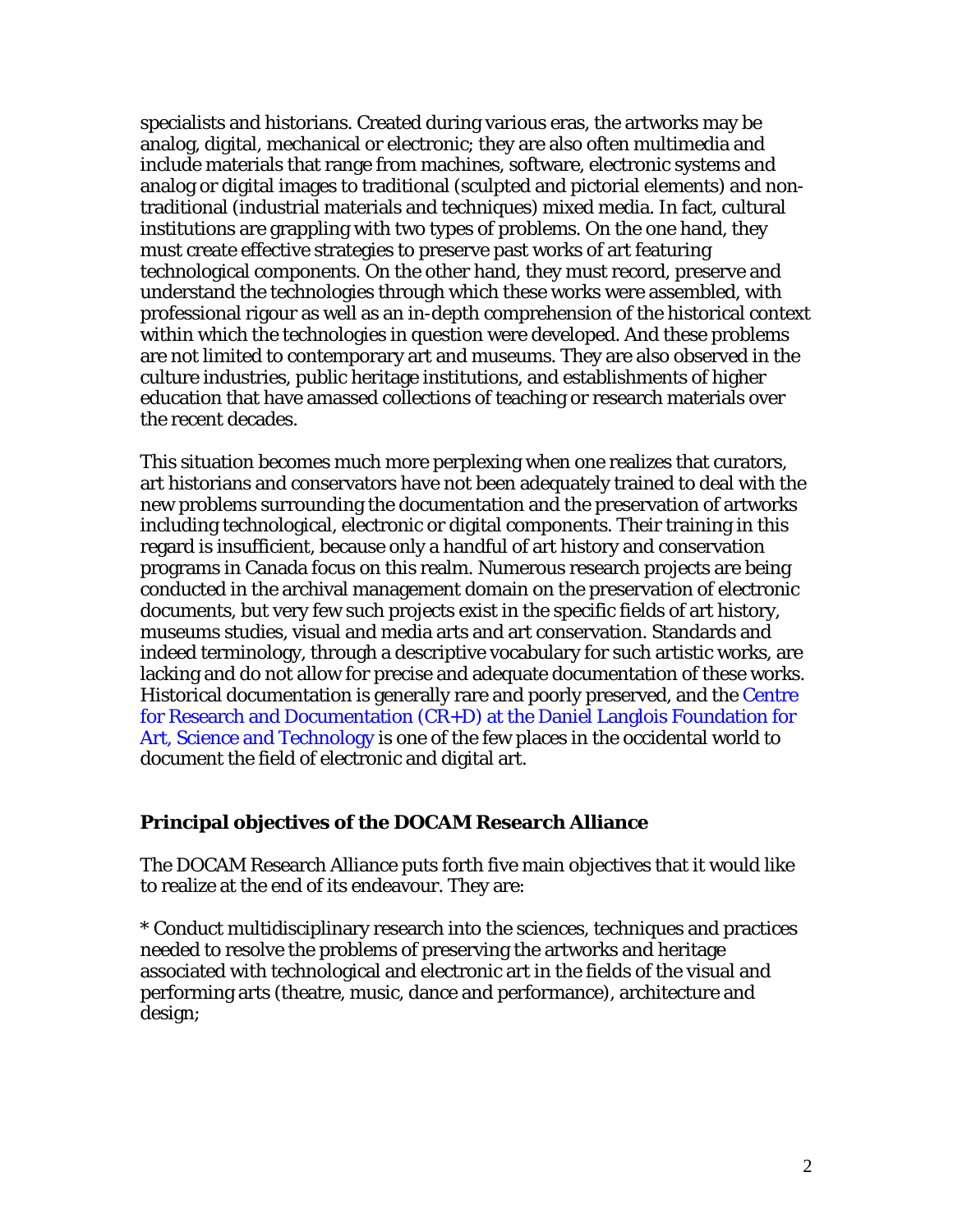\* Promote a transmission of knowledge and further discussion among academic researchers, students, and practitioners in the connected fields, while focusing on a new sphere whose mandate will be to preserve works with technological, electronic and digital elements;

\* Develop a series of new tools essential to documenting and preserving works of art with technological components, such as a bilingual glossary and an a thesaurus (if the five years allow us to do so), a typology and historical listing of technologies, a cataloguing structure adapted to works with technological components, and a "best practices" guides in cataloguing and conservation/restoration for key professionals;

\* Contribute to the training of the next generation of artists, historians, curators, art critics, conservators, cataloguers, archivists, technologists and engineers, as well as professionals responsible for preserving electronic works of art, and in doing so, respond to the growing need of institutions for professionals trained in these new disciplines. It is also urgent to develop continuing education programs for the professionals already grappling with these issues;

\* The ultimate objective of the Alliance at the end of its five-year mandate of research activities is to produce tangible and lasting results, such as the implementation of new university programs, the adoption by the targeted community of tools developed by the Alliance, and the development of cultural policies adapted to the new reality of works of art that feature technological components.

Most importantly, the DOCAM community is developing an important international network that can share its results, and compare its methods for the documentation and conservation of media art.

## **DOCAM's research Committees**

The Alliance has divided its tasks into six research committees, in order to implement all of its objectives in a realistic manner. The work of these committees is overlooked by a Steering Committee, formed by the chairs of all research Committees, the director of DOCAM's research (also director of the CR+D), the Alliance's comptroller (also the director of the FDL) and DOCAM's Coordinator. All committees and the steering committee, each meet, four times during the year to report on the progress of the research and to present their planning for the next year's endevours.

## **Conservation and Preservation/Cases Studies**

Case studies in restoration and conservation:

The case studies are starting to allow the DOCAM community to draw methodological and technological conclusions that will help guide institutions in their collecting activities, on the strategies to adopt during acquisition of artworks, as well as long-term preservation methodologies for the artworks.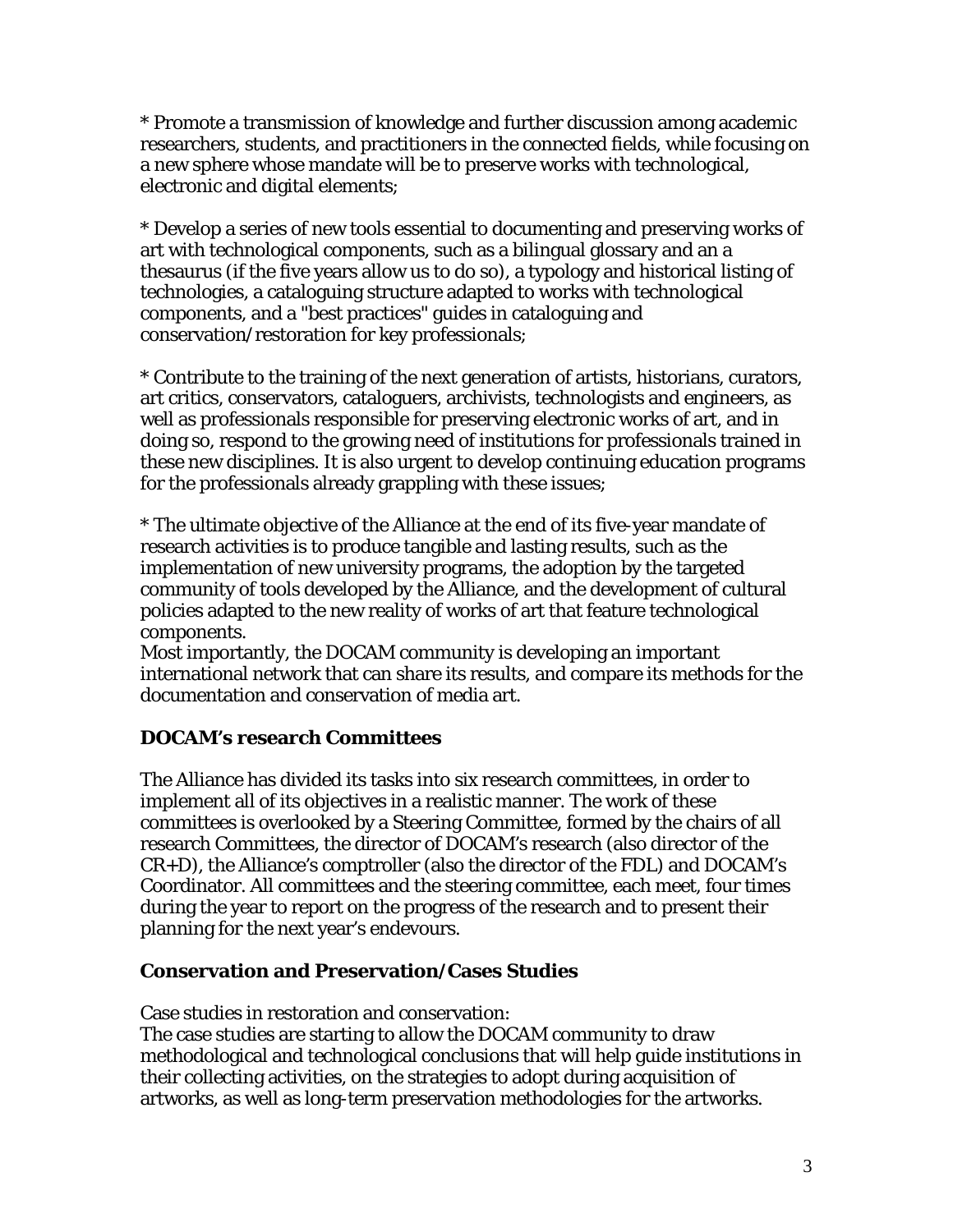Many of the case studies are being conducted in museum facilities and restoration laboratories or in the DLF offices, and provide students with an opportunity to complete work and research internships in the company of professionals. Eventually the case studies will make a significant contribution to museums that are lacking resources by allowing work to be conducted on their own collections. These case studies will extend to the exhibition stage, if possible, at the end of the 5-year period.

The case studies selected for the year 2006-2007 are *Nut'ka* by Vancouver artist Stan Douglas, and Jenny Holzer's *Unex Sign # 2*. Both of these works are in the National Gallery of Canada's collection in Ottawa. In addition, Toronto artist David Rokeby's two versions of *Machine for taking time* have been under «scrutiny» by the committee. A 2hour and 45 minutes interview with Rokeby conducted by the chair of the committee, Richard Gagnier<sup>1</sup> and his DOCAM research assistant Ariane Noël de Tilly, is accessible on DOCAM's website. Finally, the Canadian Centre for Architecture in Montréal is carrying out a case study on *The Embryological House Project* by Los Angles architect Greg Lynn, which is in the process of being acquired by this institution. This case study is important for an institution such as the CCA, as it is the first time that it is in the process of acquiring a large amount of digital files. Part of a report, on the first step of this case study, is also accessible on our website. A visit to Greg Lynn's Studio was organized in the fall of 2007 and a videotaped interview was conducted with the architect, in order to further the research and find answers to many of the questions the researchers formulated when going more deeply into the digital files.

Methodology: Prior to engaging into the case studies, the committee created a Specification's manual and a Typology to help the researchers, museum professionals and the artists find a way to categorize the problems at hand, in view of the technologies in the artworks. Interviews with the artists and their technicians, is another methodological tool that has proven to be very efficient so far.

### **Documentation and Archival Management**

Current documentation practices in the arts tend to be passive and most often follow the production of a work. Museums that acquire works of art with technological elements possess neither the tools nor the methodologies to accurately document the technological dimensions of these works or make allowances for their high degree of variability. Within the context of works with technological components, documentation is vital to conservation. The main role of the Documentation and Archival Management research committee is to develop strategies and structures adapted to works of art featuring technological components. The committee has been creating tools to

 $\frac{1}{1}$ <sup>1</sup> Richard Gagnier, has left the NGC and has been chief conservator at the Montréal Museum of Fine Arts, since September 2007.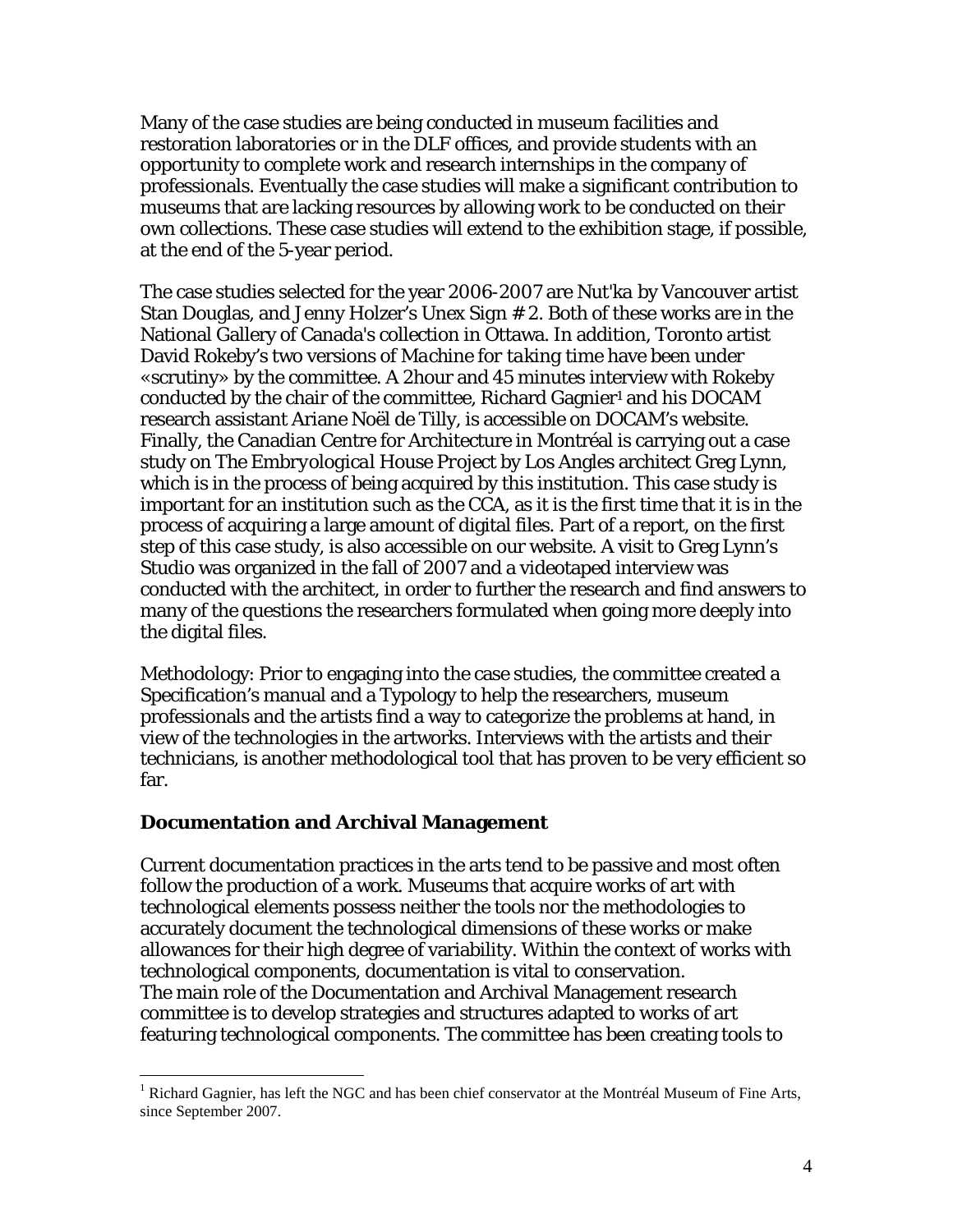link archival material to the technological elements contained in the works. These tools will play a very important role in preserving the works and will also provide for a global understanding of the place these works take up in the history of media technologies. A typology of the documentation found in the artists' archives and museums is also in the process of being produced.

It is to this end that case studies on records collections and archive groups are conducted. Our studies include the archives of Canadian multidisciplinary artist Vera Frenkel, which is housed at the Queen's University Archives, in Kingston, Ontario, as well as architect Gregg Lynn's *Embryological House Project* digital archives corpus, in the process of being acquired by the Canadian Centre for Architecture (CCA). Recently, three case studies have been undertaken on four artworks featured in the exhibition *e:art: new technologies and contemporary art - ten years of accomplishments by the Daniel Langlois Foundation*, at the Montréal Museum of Fine Arts (September 20 - December 9, 2007). The artworks are: *Hylozoic Soil* (2007) by Toronto artist and architect Phillip Beasley; and three by American artist Jim Campbell *Photo of my Mother* (1996), *Portrait of my Father* (1994-1995) and *Motion and Rest # 5*.

# **Cataloguing Structure**

A cataloguing structure for works with technological components is being developed in order to complement current museum collection management systems. Six case studies in cataloguing have been conducted so far, using works selected by the Conservation research committee including a sampling of works that include Janet Cardiff's *Conspiracy Theory* (2002), *Sleepers* (1992) by Bill Viola, *Dervish* (1993-1995) by Gary Hill and *Battements et Papillons* (2006) by Montréal artist Jean-Pierre Gauthier, all housed in the collection of the Musée d'art contemporain de Montréal. A fifth case study will be conducted in 2008, at the MACM, *Générique* by Montréal artist Alexandre Castonguay. The remaining case studies have been undertaken at from the Montréal Museum of Fine Arts' collection. They are: *In your Dreams* by Montreal artist Gisele Amantea (1994) and *Royal Canadian Mounted Police* by Nam June Paik (1989). In addition, the case studies have been undertaken at the same time as the Multi Mimsy database was being migrated to a newer version in each museum. This process allowed the researchers and their assistants to create new entries into the database, which did not exist before they undertook the work on the case studies and the migration.

## **Pedagogical Committee: the DOCAM Seminar**

The pedagogical committee is chaired in an alternate fashion by researchers from McGill University (Art History and Communication Studies) one year and by a researcher from l'Université du Québec à Montréal (Fine Arts Faculty), the following year. The principal role of this committee is the organization of the *DOCAM Seminar* that puts forth issues and challenges related to the documentation and conservation of media arts. This Seminar is designed for MA and PhD students from all Montréal universities (McGill University, UQÀM,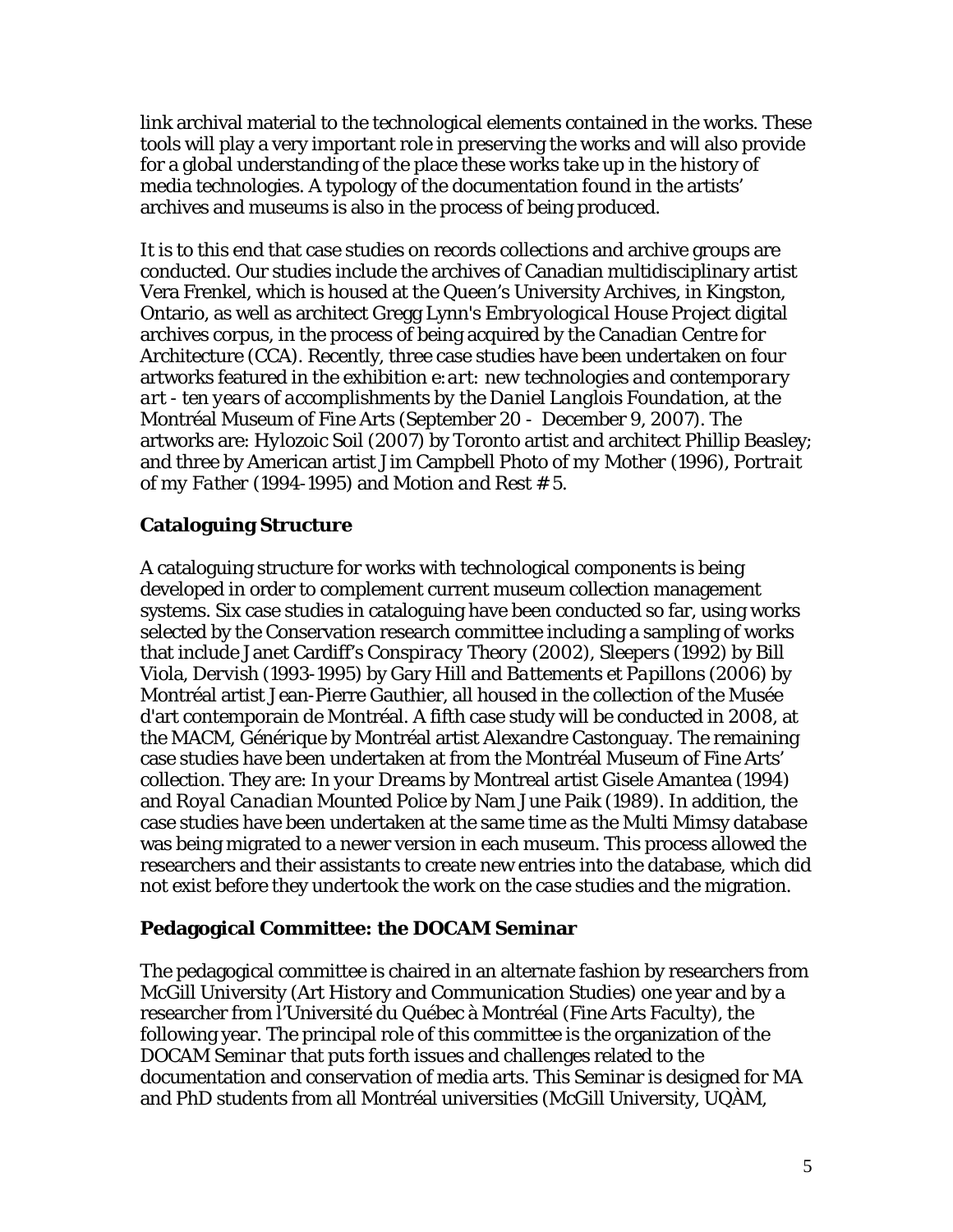Université de Montréal and Concordia University). All members of this committee come from the DOCAM partner universities. Up till now two seminars have been offered by McGill (2006) and by UQAM (2007). DOCAM's coordination unit has drawn up, in collaboration with the Pedagogical Committee, a survey handed to the students at the end of each term, in order to glean their comments, as well as to find out about their degree of satisfaction on the contents and the knowledge acquired during the Seminar. The answers provided by the students, on the 2006 and 2007 Seminars, have been very enlightening, so far, to provide us with better tools for the preparation of future seminars. The survey also proved to be very helpful for the amelioration of the diverse contents that should be presented to the new cohorts of students. A summary meeting is held at the end of each term, where the members of the committee evaluate the work that has been accomplished in light of the essays and the surveys that have been handed in by the students. That way it allows everyone to gauge the strengths and the weaknesses of the Seminar. The Committee is also interested in developing other pedagogical activities such as elearning, through DOCAM's website, continuing education for museum professionals, summer university, etc..

### Emulation of DOCAM on the students

Moreover, as a corollary of the contribution of DOCAM to the student's academic curricula, whether through the Seminar or their work as research assistants, is the fact that some of them have changed their research subjects altogether and that many others have participated to numerous international conferences (Harvard University, Glasgow, re-place, Berlin 2007, etc.), while a few have also had the opportunity to publish essays and articles in various scholarly journals or art magazines.

### **History of Technology - Technological Timeline**

This committee is so to speak a *service committee* to the Alliance's researchers. It has created a typology and classification of technological objects and concepts that accompany the development of cataloguing structures for the works. Such a typology will be an innovative and invaluable instrument in understanding the contribution technology has achieved to the works in terms of both their structuring and functionality. It will also play a key role in the conservation of works featuring technological apparatus. This typology should be designed to reflect the many levels in describing technological artifacts. For example, a Sinclair Spectrum 16K computer is:

a) a commercial product bearing a trademark;

b) one of a number of examples of popular technological architecture (the 16K processor); and

c) an example of the state of development of a given technological category (the personal computer) at a specific moment in history.

The relationships between the works themselves and the technologies of various epochs must also be described in order to establish a historical directory. A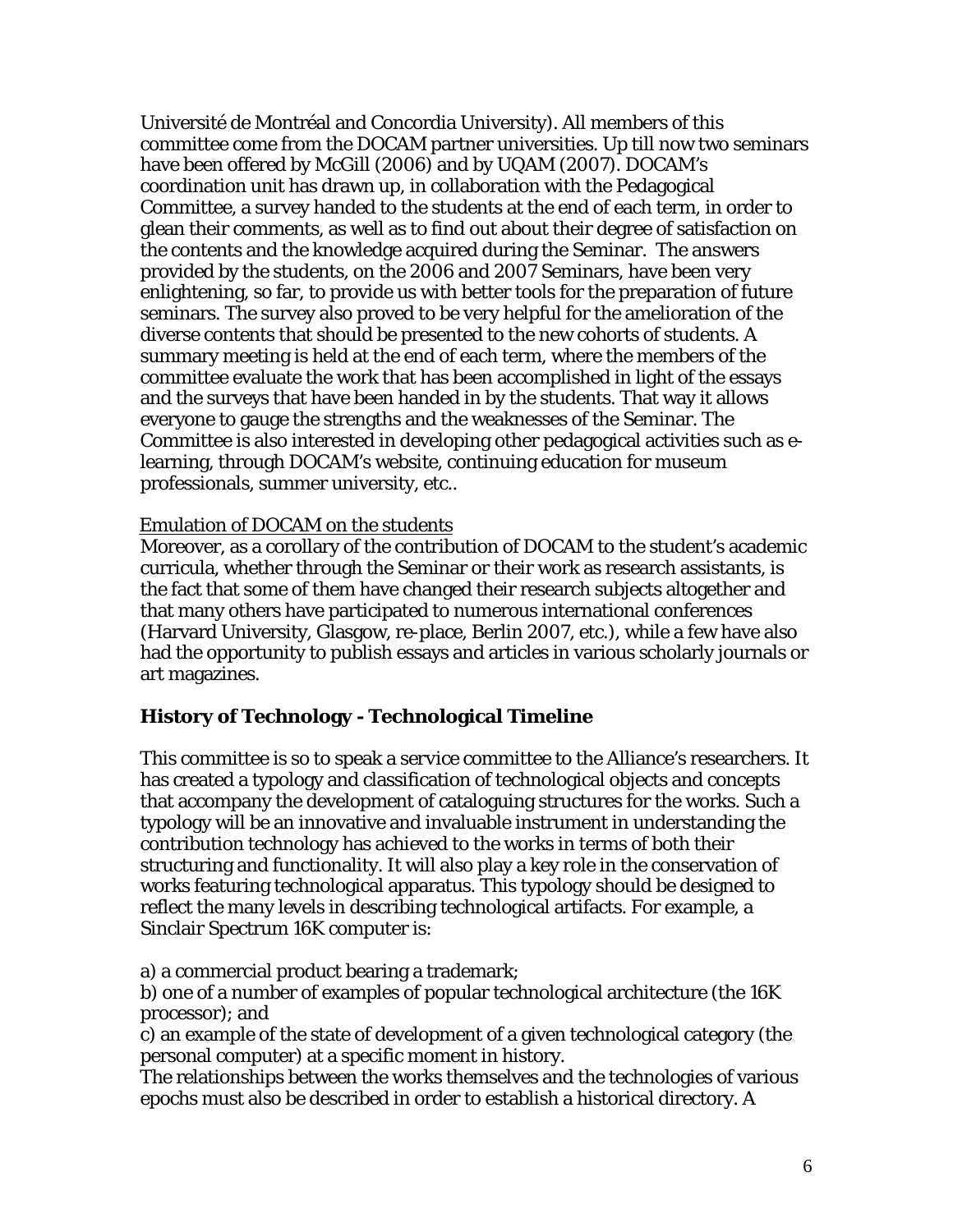historical directory of technologies or a time-dependent table will encourage an understanding of the role technology has played in the works of art and the development of artistic practices using technology.

# **Terminology**

Another *service committee*, the Terminology committee, is in the process of developing a bilingual glossary and thesaurus (French and English), to manage a descriptive vocabulary applying to the documentation, themes, instruments and works, including technological devices. The Terminology committee has started its work by gleaning already existing tools such as, among others, the Variable Media and the V2 glossaries. The TC researchers have also been collecting vocabulary and expressions from all DOCAM researchers to provide terms to this glossary so that in the long run a common language will be used not only by the DOCAM community, but also by the museum and academic communities at large, once the project is over. The thesaurus will be designed to complement existing methods and models or those under development, such as the *Categories for Description of Works of Art*, the Getty Research Institute's the *Art and Architecture Thesaurus* and the *Dictionnaire des arts médiatiques* developed by the Groupe de recherche en arts médiatiques (GRAM) at the Université du Québec à Montréal (UQÀM).

A modeled description of the concepts involved and the logical relations they maintain will be an indispensable tool to standardize and above all share the various layers of data generated by the research project. This description will take the form of ontology. When combined with the thesaurus, the ontology will allow for the development of a cataloguing tool and a technologies typology. The ontology will also permit interoperability strategies to be developed, through which the research project's data will be grafted to other sets of data.

## http://www.docam.ca/terminologie/db/

## **Dissemination of the results**

### DOCAM's Annual Summit:

The DOCAM research Alliance holds an annual international Summit, every year in the fall, since its inception in 2005. DOCAM just held its 3rd Summit on September 26th and 27th at the Montréal Museum of Fine Arts. The first two Summits were held respectively at the Canadian Centre for Architecture (2005) and at McGill University's Schulich School of Music (2006). The Summit is a privileged moment for all DOCAM researchers and international collaborators to meet and exchange on the advancement of all research on the documentation and conservation of media art. One private day is dedicated to various workshops and panels animated by DOCAM researchers and research assistants, as well as by international guest speakers. During this year's public conference day, the committee chairs and RA's divulged part of their research results, throughout the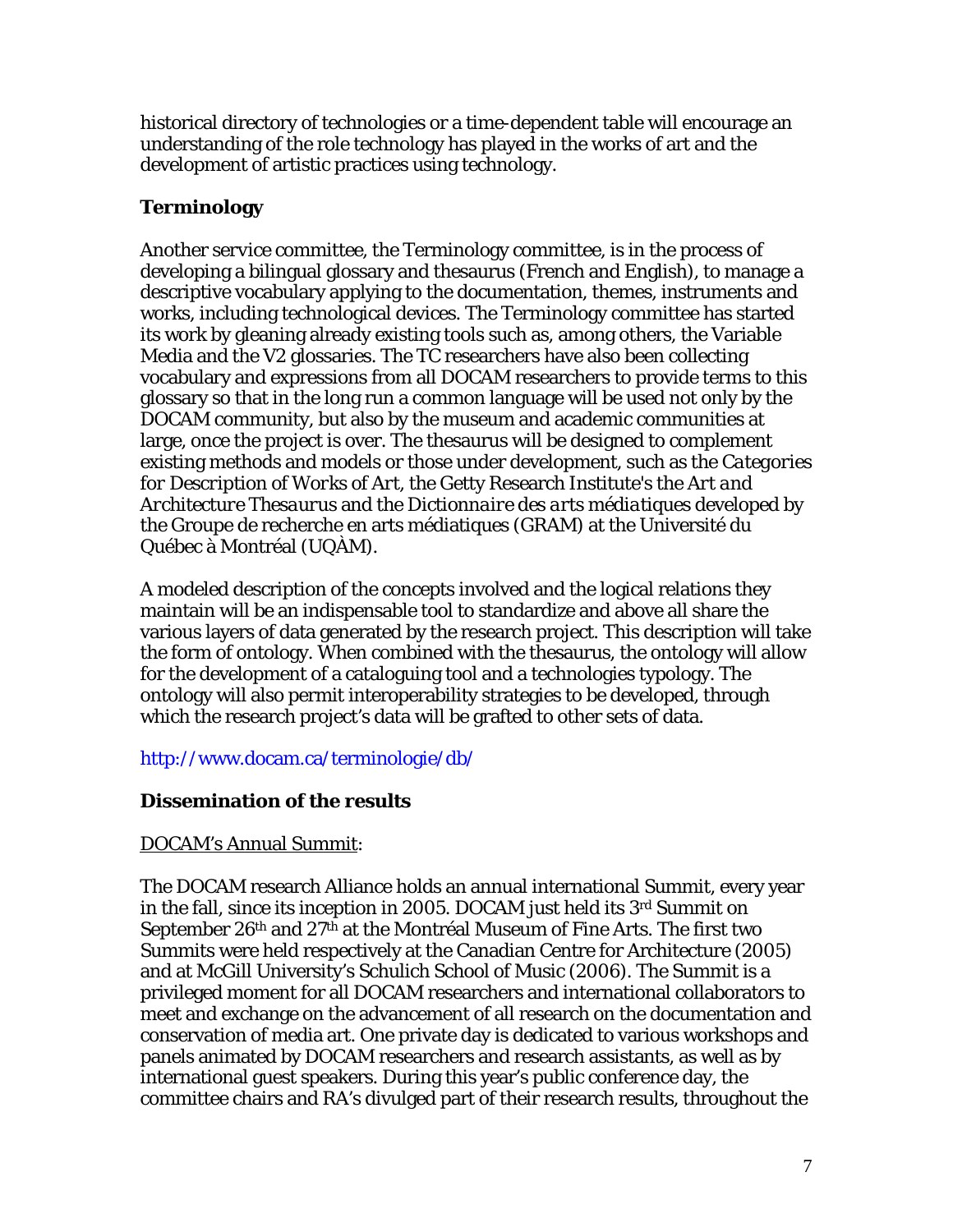morning session. The afternoon session was devoted to international guest speakers such as Dieter Daniels from the Boltzman Institute in Linz, Austria, who presented, the research the Institute is delving into, the Ars Electronica festival and Symposium and various academic programmes. Later, Rina Pantalony, from the Canadian Department of Justice, New York and Richard Rinehart (Berkeley Museum and Pacific Film Archive) spoke about Intellectual Property and Media Art. Last but not least, Vancouver artist Stan Douglas delivered a keynote address on his latest endeavours, always keeping in mind the issues of documentation and conservation of his artworks. Both days of the Summit have been videotaped and are accessible on DOCAM's website, as are the presentations from the two preceding Summits (2005 – audio; 2006 – video).

DOCAM's website (public,**www.docam.ca**), Tech Watch (public, **http://www.docam.ca/techwatch/**), Researchers Blog (private) and Intranet (private) **:**

#### Publications:

*Leonardo – Journal of the International Society for the Arts, Sciences and Technology*, MIT Press, has created for a period of three years an editorial section entitled *Documenting – Archiving – Collecting*, for which Jean Gagnon and Alain Depocas are guest editors. They are thus engaging the community to submit texts and essays on the issues raised by DOCAM. The Alliance has also formed an editorial committee that is responsible for the selection of the articles that will be submitted to *Leonardo*'s peer review committee. Two articles have been published so far in Leonardo : Richard Rinehart's «A System of Formal Notation for Scoring Works of digital and variable Media Art.» and Jessica Santone's «….» Furthermore a special issue of *artpress 2* will be devoted to thematics related to DOCAM's research, during the year 2008. Members of DOCAM have also published essays in various anthologies and professional or art journals throughout the project's duration.

#### International conferences, events**:**

Many of DOCAM's researchers have attended, as guest lecturers, conferences such as *Refresh!,* Banff, Canada (2005), *Theory & Semantics of Installation Art*, Inside Installations, Maastricht, The Netherlands, (2006), *Interact or die*, DEAF, Rotterdam, The Netherlands (2007), *Art, Conservation and Authenticities*, Glasgow (2007), re-place, Berlin (2007), and many others where they have presented DOCAM's case studies, their typologies and methodologies, or simply the Alliance's 5 year plan.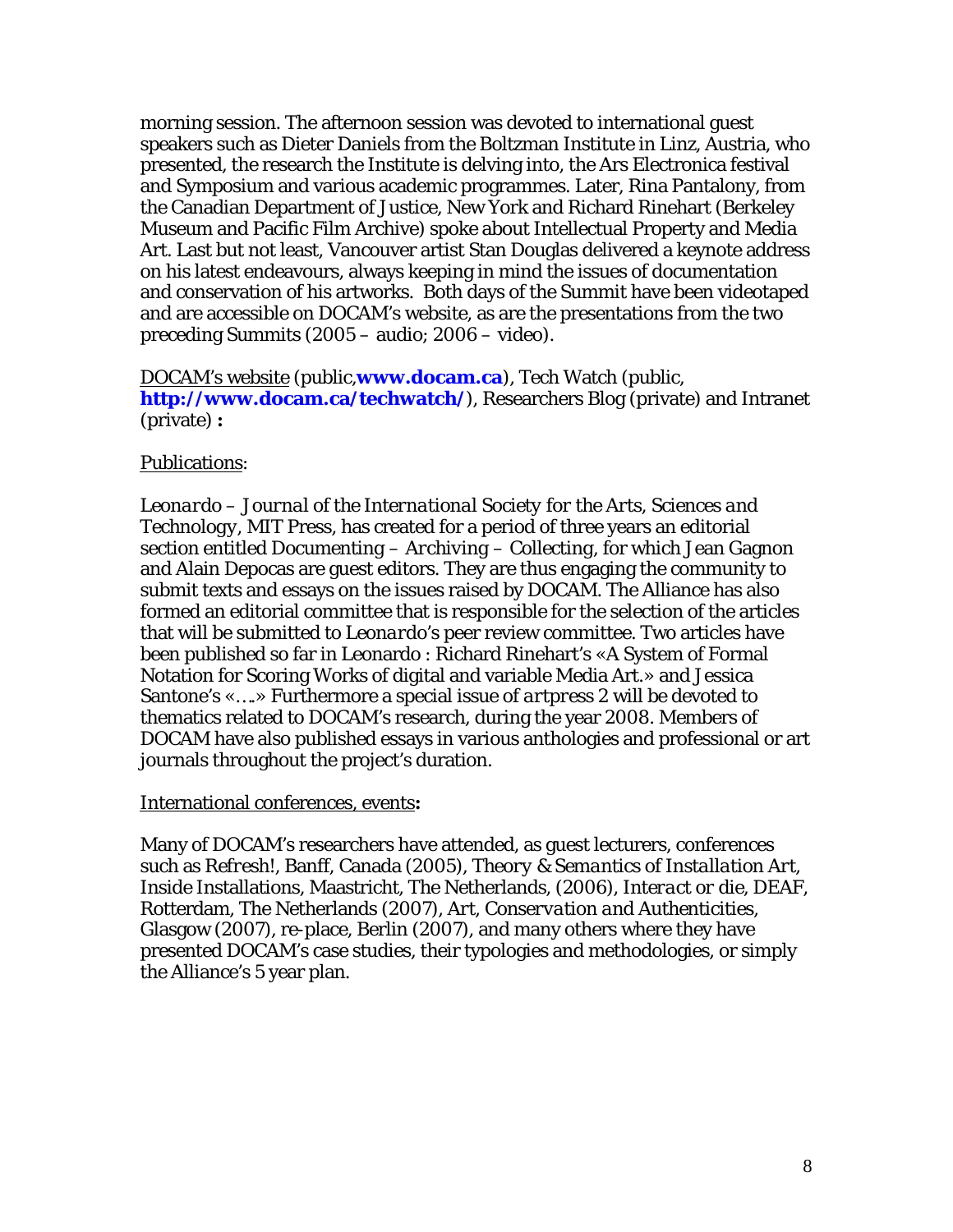## Development of policies**:**

One of the Alliance's partners, the Canadian Heritage Information Network (CHIN) whose mandate is to develop and implement policies and standards for the Canadian museum community, will make sure to sensitize the stakeholders by meeting with them and supplying them with tools, such as best practices guidelines, on the issues and challenges around the documentation and conservation of media art.

## Development of tools and specialized curricula in the documentation and conservation:

The Alliance will allow the creation of tools such as a repertory of technological resources, databases, a portal providing access to documentation, as well as disseminate the research through courses and seminars that will authorize the elaboration of a specialization in the conservation and the history of media arts.

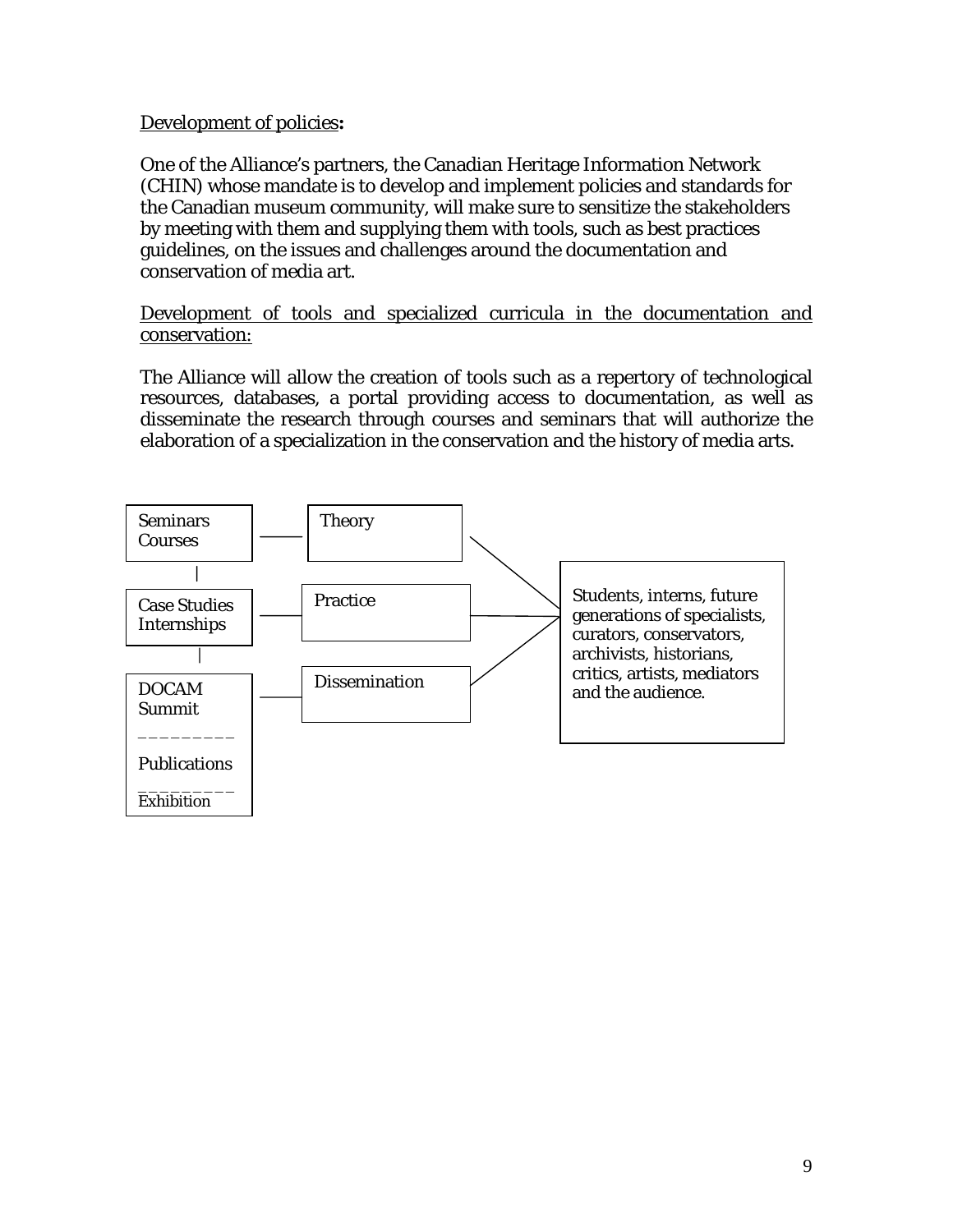## **Conclusion: DOCAM' Issues and challenges** –

To conclude, let us brush up a schematic portrait of the issues and challenges DOCAM has been grappling with so far and will be facing until the end of the project.

- a. Issues: of integrity, authenticity when reinstalling a media artwork through emulation or migration or other processes. Challenges: finding technical, aesthetic and ethical solutions;
- b. Issues: Intellectual property when acquiring digital files, or pieces created with *Open source* or Proprietary software; Challenges: Who is the owner of the Software or the license, through the artwork? How to avoid lawsuits?, etc.
- c. Issues: Multidisciplinary and Interdisciplinary research endeavours, requiring cross fertilization between disciplines and milieus with different sets of perspectives, conceptual schemes, methodologies and terminology; Challenges: Harmonizing cross-disciplinary research and methodologies. Creating links between two very different cultures of researchers: scholars within the academe and researchers

within the museum such as curators, conservators, archivists, registrars, educators, etc., as well as harmonizing the work within the different infrastructures through establishing research protocols and a common language. (

d. Issue: Funding body is traditionally an academic grant agency.

Challenges: Bearing in mind the perspective that the Social Sciences and Humanities Research Council of Canada's (SSHRC) Community University Research Alliances (CURA) program is relatively new. Thus it is essential that researchers from the community end of the Alliance help SSHRC change its philosophy from that of an exclusively academic perspective to one of exchange between community (museums) and university. It is crucial to have the funding body accept the Community's research cultures and methodologies as legitimate, even though they differ from the universities.